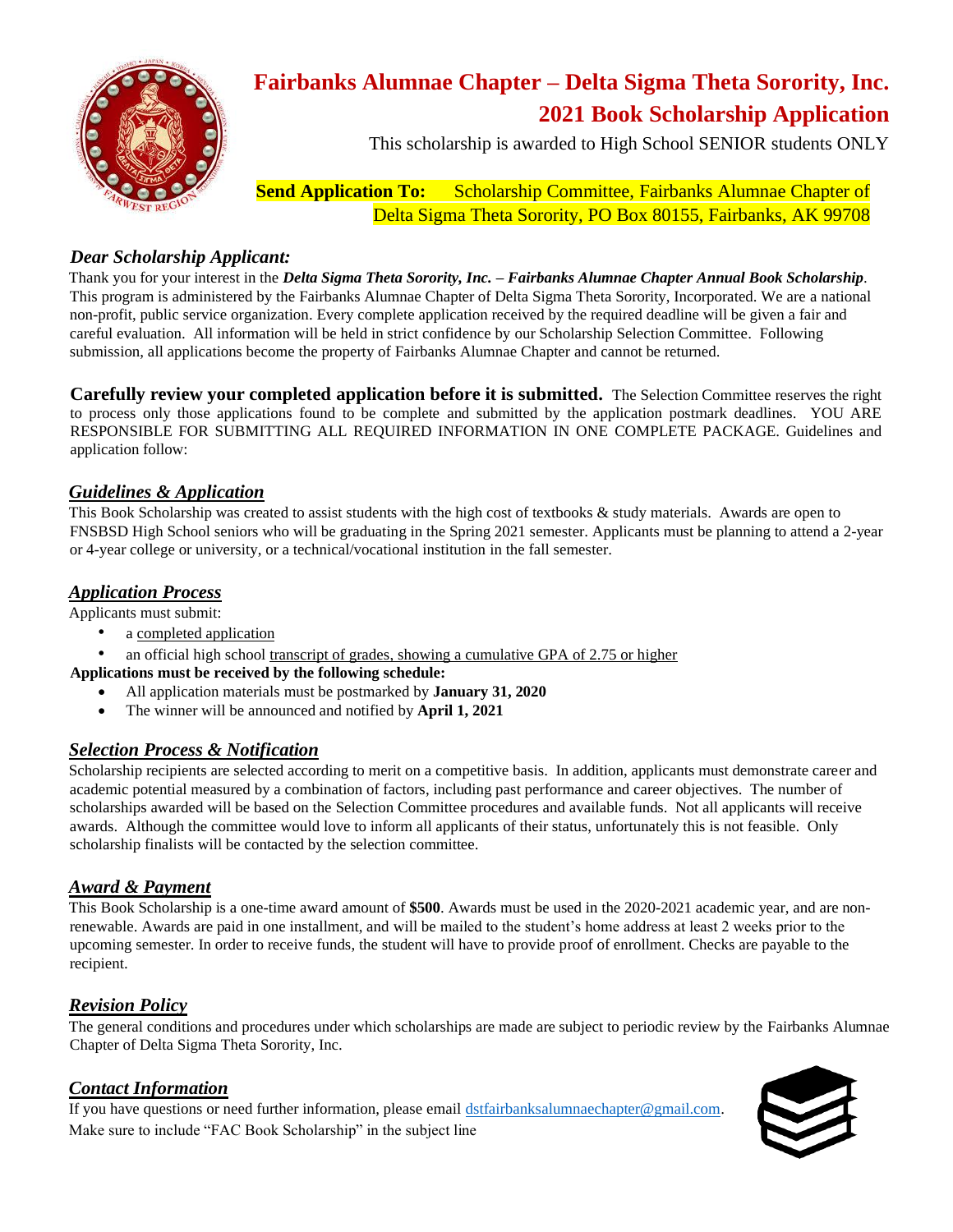# **SECTION 1- APPLICANT INFORMATION**

| Name (Last, First, Middle)                                                                      |                |                                    |                 |  |
|-------------------------------------------------------------------------------------------------|----------------|------------------------------------|-----------------|--|
|                                                                                                 |                |                                    |                 |  |
| <b>Mailing Address</b>                                                                          |                |                                    |                 |  |
|                                                                                                 |                |                                    |                 |  |
| City                                                                                            | State/Province |                                    | Zip/Postal Code |  |
|                                                                                                 |                |                                    |                 |  |
|                                                                                                 |                |                                    |                 |  |
| Telephone Number                                                                                |                |                                    |                 |  |
|                                                                                                 |                |                                    |                 |  |
| Date of Birth                                                                                   |                | Sex (Check One)                    |                 |  |
|                                                                                                 |                | $\square$ Female<br>$\square$ Male |                 |  |
| Social Security Number                                                                          |                | Name of Parents/Guardians          |                 |  |
|                                                                                                 |                |                                    |                 |  |
|                                                                                                 |                |                                    |                 |  |
| <b>SECTION 2- HIGH SCHOOL INFORMATION</b>                                                       |                |                                    |                 |  |
| School Name                                                                                     |                | Principal                          |                 |  |
|                                                                                                 |                |                                    |                 |  |
| Address                                                                                         |                |                                    |                 |  |
|                                                                                                 |                |                                    |                 |  |
|                                                                                                 |                |                                    |                 |  |
| Telephone Number                                                                                |                | <b>Graduation Date</b>             |                 |  |
|                                                                                                 |                |                                    |                 |  |
|                                                                                                 |                |                                    |                 |  |
| <b>SECTION 3- POST SECONDARY SCHOOL INFORMATION</b>                                             |                |                                    |                 |  |
| Name of the School You Plan to Attend (if unknown, please name your 1 <sup>st</sup> preference) |                |                                    |                 |  |
|                                                                                                 |                |                                    |                 |  |
| School Name                                                                                     |                | Subject Areas Planning to Pursue   |                 |  |
|                                                                                                 |                |                                    |                 |  |
| Address                                                                                         |                |                                    |                 |  |
|                                                                                                 |                |                                    |                 |  |
|                                                                                                 |                |                                    |                 |  |
| City                                                                                            | State/Province |                                    | Zip/Postal Code |  |
|                                                                                                 |                |                                    |                 |  |
| Will Be Attending (Check One)                                                                   |                | Enrollment Status: (Check One)     |                 |  |
| Graduate School                                                                                 |                |                                    |                 |  |
| □ 4-year College                                                                                |                | $\Box$ Accepted                    |                 |  |
| □ Community/Junior College to earn an associate's degree                                        |                | $\Box$ Pending                     |                 |  |
| □ Community/Junior College, transferring to a 4-year college                                    |                | □ Enrolled                         |                 |  |
| □ Vocational/technical institution                                                              |                |                                    |                 |  |
| Anticipated Graduation Date                                                                     |                | Credit Load (Check One)            |                 |  |
|                                                                                                 |                | □ Full-time                        | □ Part-time     |  |